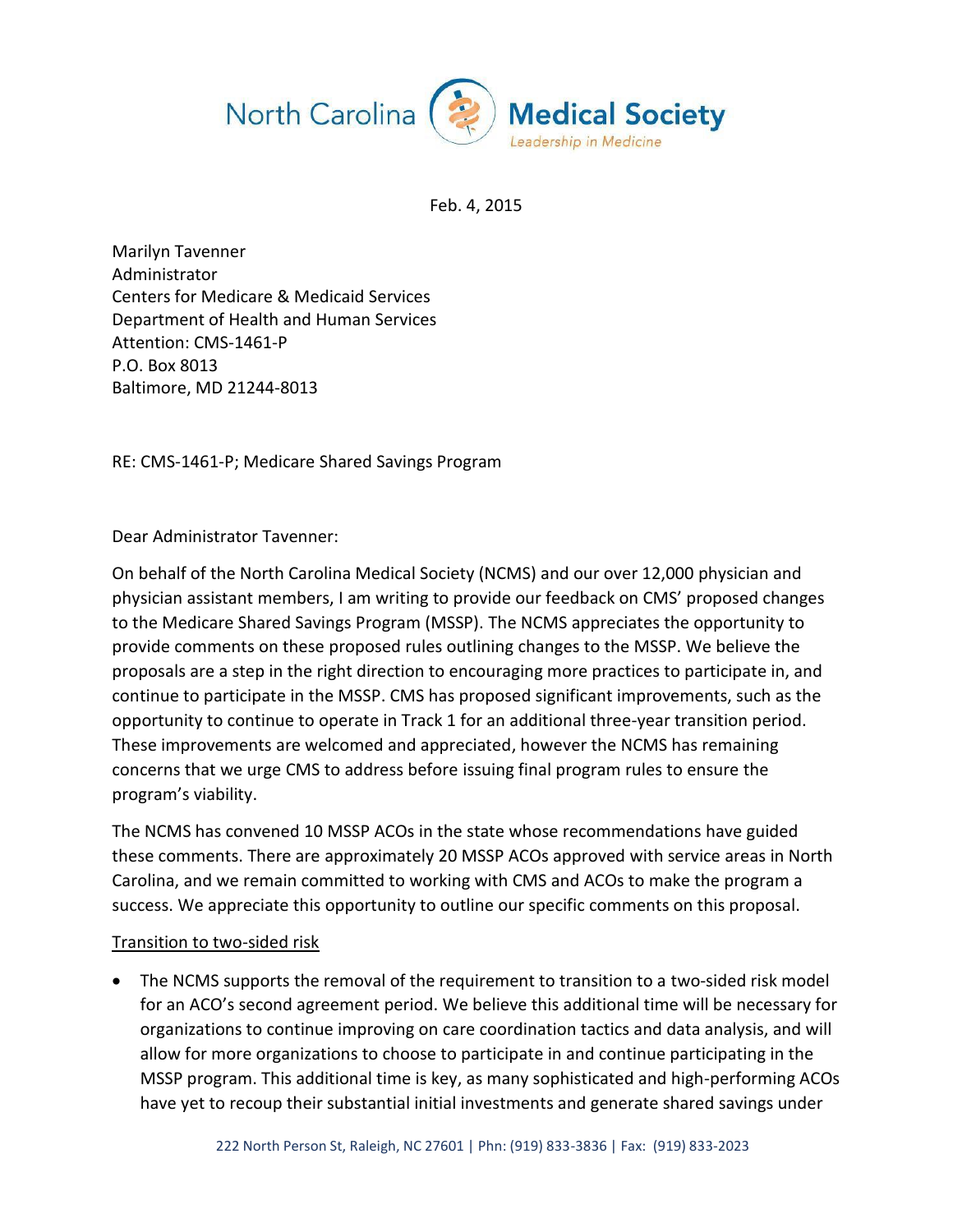the current program rules. Successfully changing workflow, care processes, alignment and behaviors takes substantial time, investment and effort and we appreciate CMS' proposal to provide additional time under one-sided risk arrangements in the MSSP. With that said, the NCMS urges CMS to increase the shared savings opportunities provided under this additional, one-sided risk track so that ACOs that have invested significantly can have an opportunity to share in savings substantial enough to make their efforts worthwhile. Without this opportunity, we fear that many ACOs will make the hard decision to exit the program. Incentives are essential to continued participation in the MSSP and to attain the shared goal of achieving the triple-aim.

- In North Carolina, the movement to the Medicare Advantage model is one of the fastest in the nation. Without real opportunities to achieve savings in the MSSP program, we anticipate many ACOs moving to this model of care. The NCMS feels it is important, given the significant investments already made in the MSSP ACO program, to preserve this model by increasing incentives to participate and opportunities to truly share in savings earned by the ACO with CMS. Additional upfront funding should be provided to organizations seeking to move to two-sided risk to provide needed capital to those wishing to take on the necessary practice transformation efforts who lack the capital needed for initial investments necessary for making these changes.
- We also urge CMS to consider providing stop-loss insurance for those entities wishing to take on two-sided risk arrangements, as the current market does not provide sufficient options for ACOs. At a minimum CMS should consider funding this, or lowering the cost for stop-loss insurance to develop a market in this area. It will be important that whichever option CMS chooses to employ, it does not allow for market "capture."

# Assignment methodology

- The proposed prospective assignment for both reports and financial reconciliation under Track 3 is a much needed improvement to the MSSP program. We urge CMS to allow this alternative as an option for all ACO participants, rather than Track 3 participants only as proposed by CMS. We believe in order to maximize care coordination, patient engagement and mutual provider and patient accountability, prospective assignment will promote the most conducive environment for achieving the Triple Aim.
- The NCMS supports CMS' proposal to include non-physicians in step one of the patient assignment methodology. We urge CMS to provide safeguards that will ensure only primary care non-physician provider services are included in step one of assignment. The NCMS would support including this designation in the enrollment record (PECOS).

# Adjustments for health status and demographic changes

 The NCMS urges CMS to adopt a policy where risk adjustment scores would be adjusted for continuously assigned patients. We feel this change is critical to ensuring ACOs are being fairly evaluated based on a changing patient population. The purpose of risk adjustment is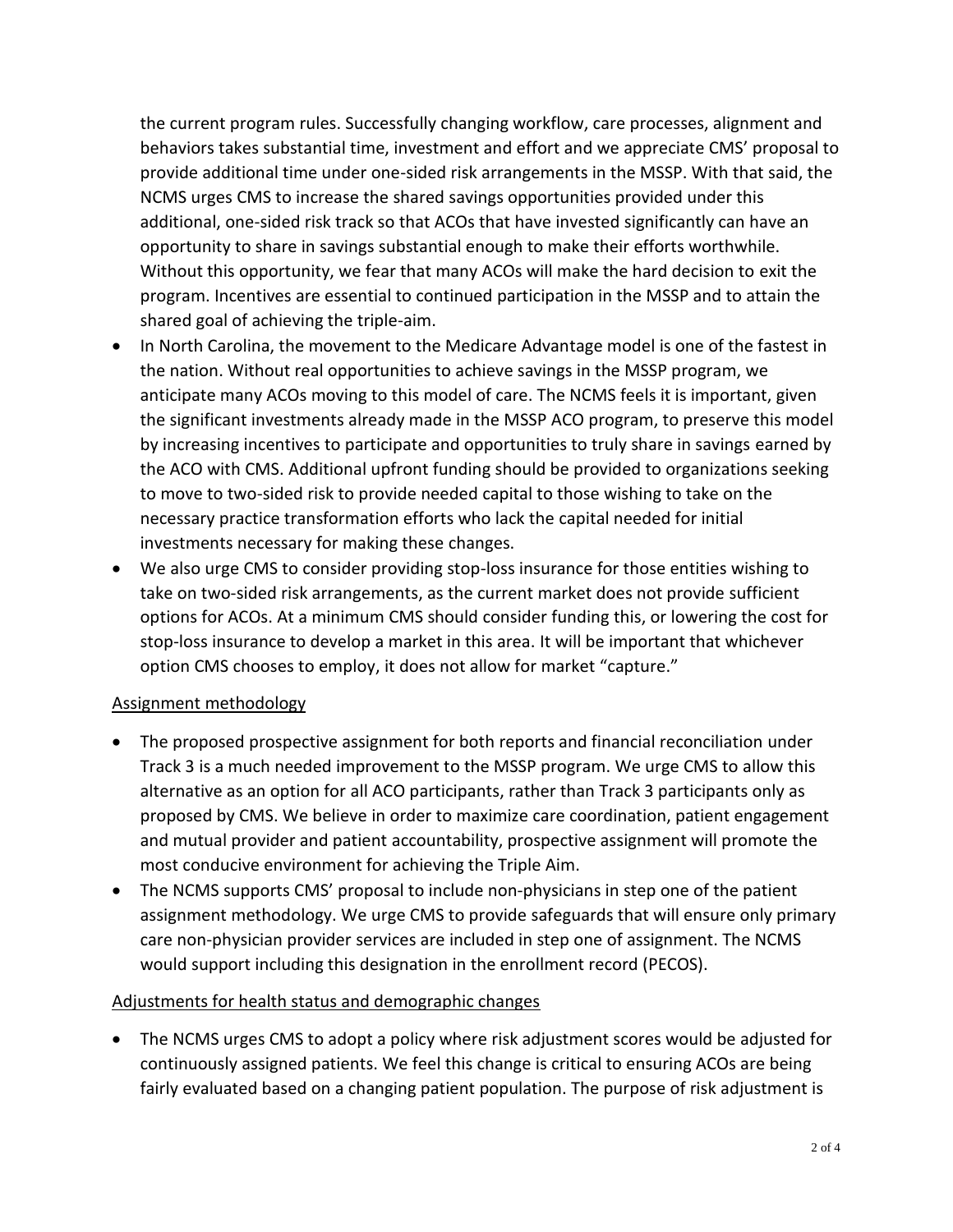to identify high-risk patients, and therefore we believe it is appropriate and necessary to continuously update risk scores to encourage identification of such patients. CMS notes the potential for "upcoding" as a potential risk for making this change, however we argue that CMS should focus on accurate coding, which should be promoted and encouraged.

## Minimum savings rate and minimum loss rate

 The NCMS calls on CMS to eliminate or significantly decrease the minimum savings rate for all tracks and all ACOs participating in the MSSP. As stated previously, substantial investments are needed to transform practices and delivery of care, and the success of the program depends on these organizations being able to share in savings they have earned as a result of this transformation and investments in changing health care delivery. Of the 2012 and 2013 ACOs in North Carolina, one achieved shared savings above the MSR and was eligible to benefit from those savings. Organizations making vast quality improvements while also generating substantial savings to the health care system and Medicare trust fund who do not meet the MSR should still be able to share in savings earned. All organizations making true efforts to transform our healthcare system who are successful at achieving savings should be able to share in those savings at the first dollar, especially those ACOs that participate in two-sided risk models.

### Shared savings

 CMS should increase rewards for taking on risk. We recommend a sliding scale be utilized, providing for a maximum 80 percent shared savings. We also urge CMS to place additional limits on the shared losses to reduce risk, and thereby make two-sided risk arrangements more attractive to participants and potential participants.

# Notification

 The NCMS applauds CMS for its proposals to remove the burden of beneficiary notification of opt-out. The recognition of the enormous time and burden associated with this task is truly appreciated, and we ask that CMS implement this provision as soon as possible.

# Exemption of certain billing requirements

- The NCMS supports CMS' willingness to provide flexibility around certain Medicare billing requirements that would assist ACOs' efforts in care coordination and quality improvement. In particular, we support the changes proposed to:
	- o Provide waivers to the Skilled Nursing Facility three-day rule
	- $\circ$  Waive the Medicare originating site rule for telemedicine reimbursement
	- o Remove the Homebound requirement under the Home Health Benefit
	- o Allow referrals to postacute care settings